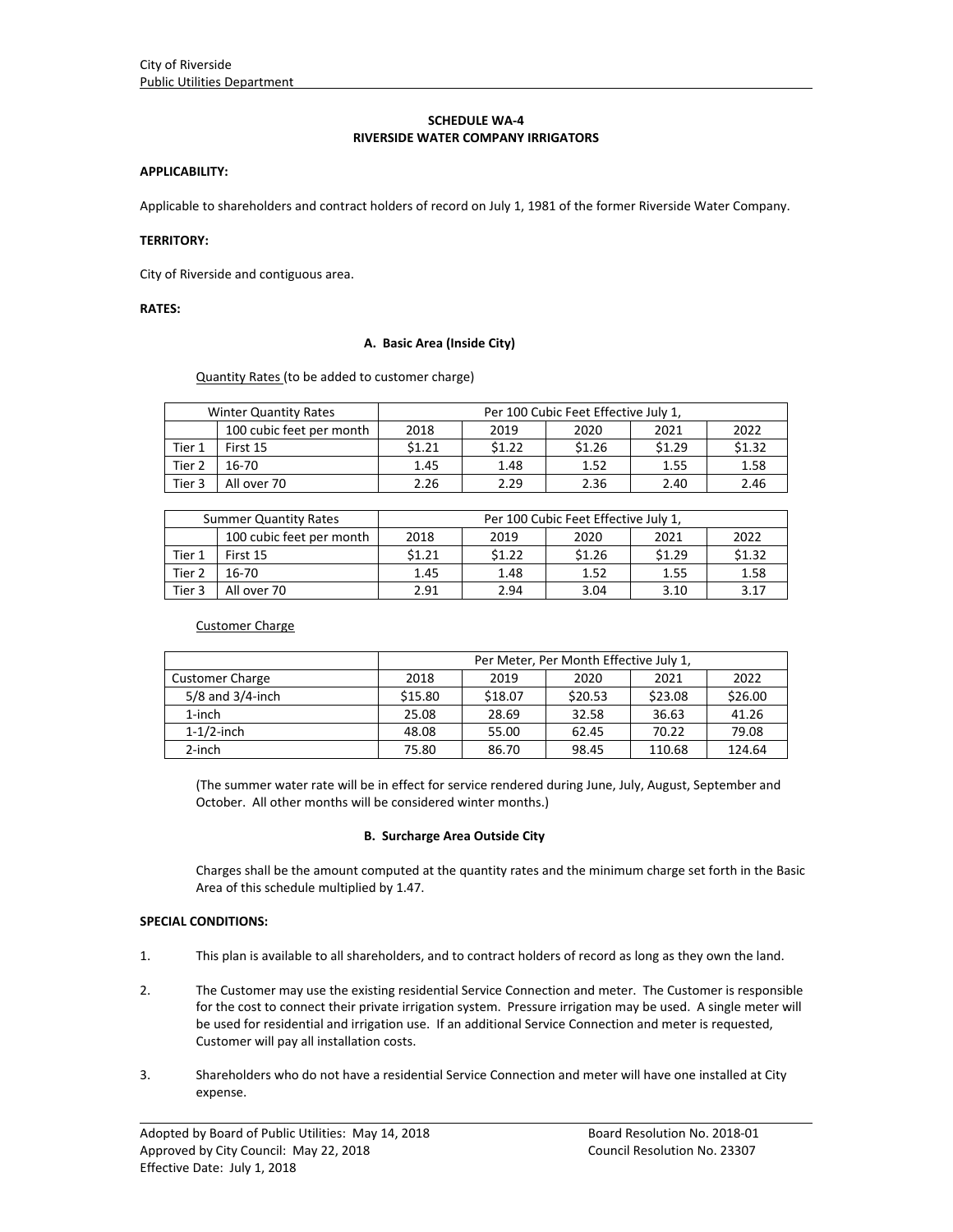### Schedule WA‐4 Irrigation Metered Service ‐2‐

# 4. Water Conservation Surcharge

The rates and charges above are subject to a surcharge (Water Conservation Surcharge) as adopted via City Council Resolution No. 22675 on April 22, 2014 and such surcharge as in effect from time to time. The Water Conservation Surcharge will be applied to the Customer's total water usage charge including without limitation the quantity rates, customer and minimum charge for the applicable billing period.

- 5. Applicable Rate Schedule
	- a. Applicable Rate Schedule

For Customers applying for service at an existing service address, the Utility will assign a water rate schedule based on the characteristics of the service address. The Utility will presume that any water rate previously assigned to that service address is the appropriate schedule, unless the Customer requests a review for another applicable rate schedule, rate, or optional provision. In certain situations when a Customer does not qualify for a water rate previously assigned to that service address, the Utility will assign the applicable rate to the Customer. The Utility assumes no responsibility for advising the Customer of lower optional rates under existing schedules available as a result of the Customer's changes to the characteristics of the service address.

b. Change of Rate Schedule

A change to the applicable rate schedule may be made if the Utility determines that the Customer no longer qualifies for the assigned rate schedule. The change will become effective for service rendered after the next regular meter reading following verification and approval by the Utility of such eligibility. Any change in rate schedules pursuant to this section shall be made prospectively only.

6. Water General Fund Transfer

The Water General Fund Transfer is a component of every customer's water bill, and is a transfer of up to 11.5% of revenues from the Water Fund to the City's General Fund. On June 4, 2013, the voters of the City of Riverside approved the Water General Fund Transfer as a general tax, pursuant to Article 13.C of the California Constitution.

#### **ENERGY COST ADJUSTMENT FOR PUMPING WATER:**

The Quantity Rates shall be subject to an energy cost adjustment relating to increases and decreases in the cost of electric power for pumping water. This energy cost adjustment shall apply to each one hundred cubic feet (CCF) of sales to which Quantity Rates apply.

Determination of the adjustment factor shall be made at the beginning of each quarter, with the initial adjustment beginning February 1, 1983.

The energy cost adjustment shall be calculated by dividing the CCF of metered water sold in each quarter into the total dollar amount of fuel cost adjustments plus any base rate increases imposed by power suppliers for pumping water during that quarter.

<u> 1989 - Johann Stoff, amerikansk politiker (d. 1989)</u>

- A. Fuel cost adjustment charges by Southern California Edison Company.
- B. Fuel cost surcharge charges by City of Riverside.
- C. Base rate increase charges by Southern California Edison Company.\*
- D. Base rate increase charges by City of Riverside.\*

 $$ (A+B+C+D) = $.0000 \text{ per CCF}$ CCF (Metered Sales)